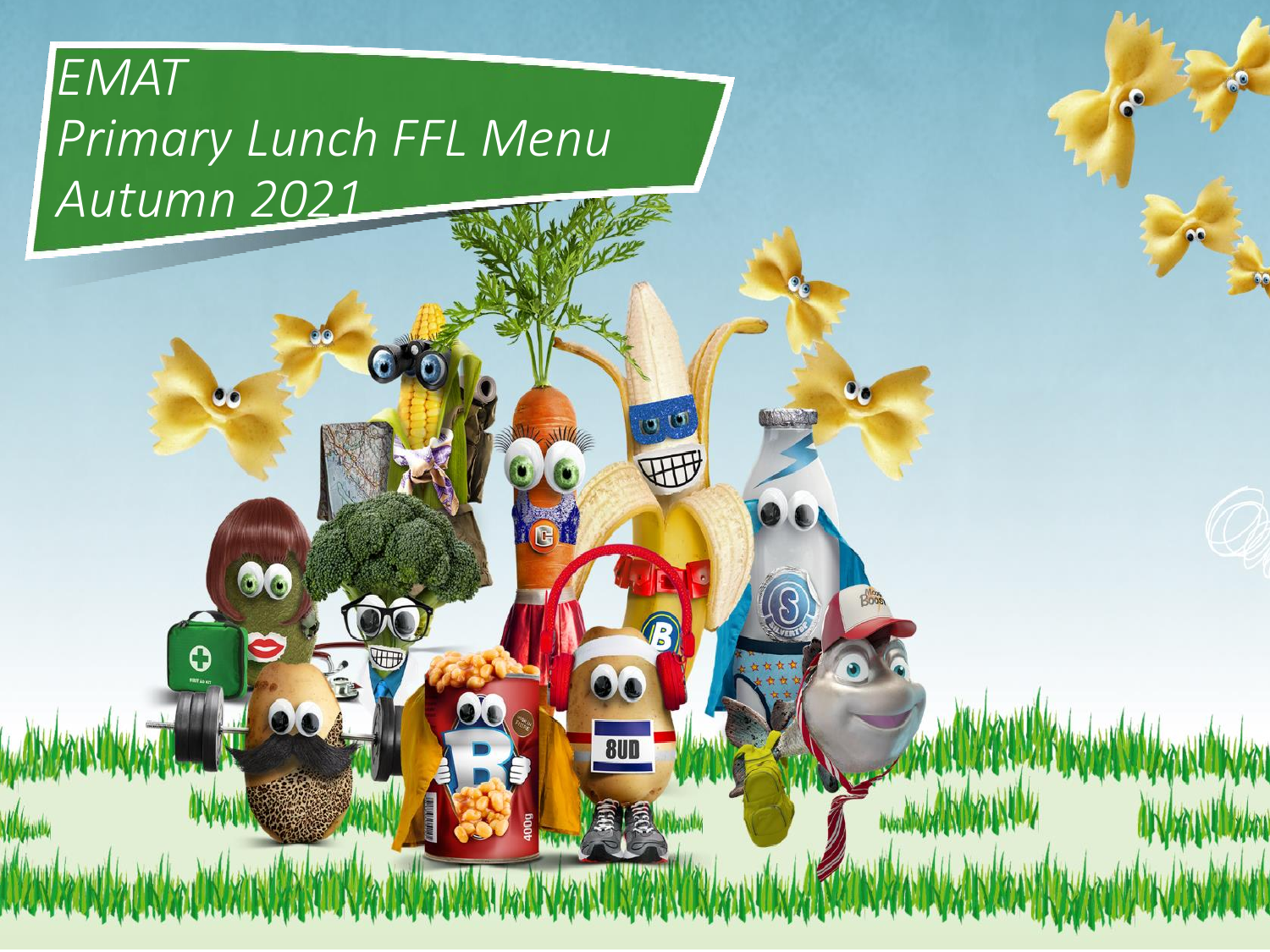### Lunch Menu

n

 $\bullet$ 

#### Week 1 - Mains

|                                                  |                                   | <b>Monday</b>                                                                                                        | <b>Tuesday</b>                                                   | Wednesday                                                                                                                         | <b>Thursday</b>                                        | <b>Friday</b>                           |  |  |
|--------------------------------------------------|-----------------------------------|----------------------------------------------------------------------------------------------------------------------|------------------------------------------------------------------|-----------------------------------------------------------------------------------------------------------------------------------|--------------------------------------------------------|-----------------------------------------|--|--|
|                                                  | <b>Hot Main Dish</b>              | <b>Cheese and Tomato</b><br>Pizza**<br><b>With Dough Balls (V)</b>                                                   | <b>The Incredible Burger</b><br><b>With Potato Wedges</b><br>(V) | <b>Roast Chicken</b><br>with Roast Potatoes<br>and Gravy                                                                          | <b>Beef Bolognese</b><br>With Pasta **                 | <b>Golden Fish Fingers</b><br>and Chips |  |  |
| 30-Aug-21<br>20-Sep-21<br>11-Oct-21<br>08-Nov-21 | <b>Alternative</b><br><b>Dish</b> | <b>Veggie Burrito (V)</b><br>eny                                                                                     | <b>Macaroni Cheese (V)</b>                                       | <b>Quorn Roast</b><br>with Roast Potatoes<br>and Gravy (V)                                                                        | <b>Veggie Bolognese</b><br><b>With Pasta **</b><br>(Wy | <b>Quorn Dippers</b><br>and Chips (V)   |  |  |
| 29-Nov-21<br>03-Jan-22<br>24-Jan-22              | <b>Third Choice</b>               |                                                                                                                      | <b>Jacket Potato</b><br>with Salmon<br>Mayonnaise ***            |                                                                                                                                   |                                                        |                                         |  |  |
| 14-Feb-22                                        | <b>Salads</b>                     | <b>A Selection of Fresh Salads</b><br>Including Lettuce, Cucumber, Tomato, Grated Carrot, Sweetcorn and Potato Salad |                                                                  |                                                                                                                                   |                                                        |                                         |  |  |
|                                                  | <b>Jacket Potato</b>              | $\mathbb{R}$<br><b>Jacket Potato With A Choice Of Fillings</b>                                                       |                                                                  |                                                                                                                                   |                                                        |                                         |  |  |
|                                                  | <b>Packed Lunch</b>               | Ham, Cheese or Tuna Sandwich, served with Veg Sticks, Fresh Fruit or Bear Yo Yo or Dessert of the Day                |                                                                  |                                                                                                                                   |                                                        |                                         |  |  |
|                                                  | <b>Vegetables</b>                 | <b>Baked Beans</b><br>Sweetcorn                                                                                      | Peas<br><b>Carrots</b>                                           | <b>Carrots</b><br><b>Broccoli</b>                                                                                                 | <b>Broccoli</b><br>Sweetcorn                           | <b>Baked Beans</b><br>Peas              |  |  |
|                                                  | <b>Desserts</b>                   | <b>Strawberry Ice Cream</b><br>Tub                                                                                   | <b>Secret Brownie</b>                                            | <b>Shortbread Biscuit</b><br>with Fruit Slices*                                                                                   | Banana Cake*                                           | <b>Orange Drizzle Cake</b>              |  |  |
|                                                  |                                   |                                                                                                                      |                                                                  | Cool Water, Fresh Fruit, Freshly Baked Bread and Yoghurt available daily<br>*Fruit Based **Wholegrain ***Oily Fish (V) Vegetarian |                                                        |                                         |  |  |

 $\bullet$ 

**OD**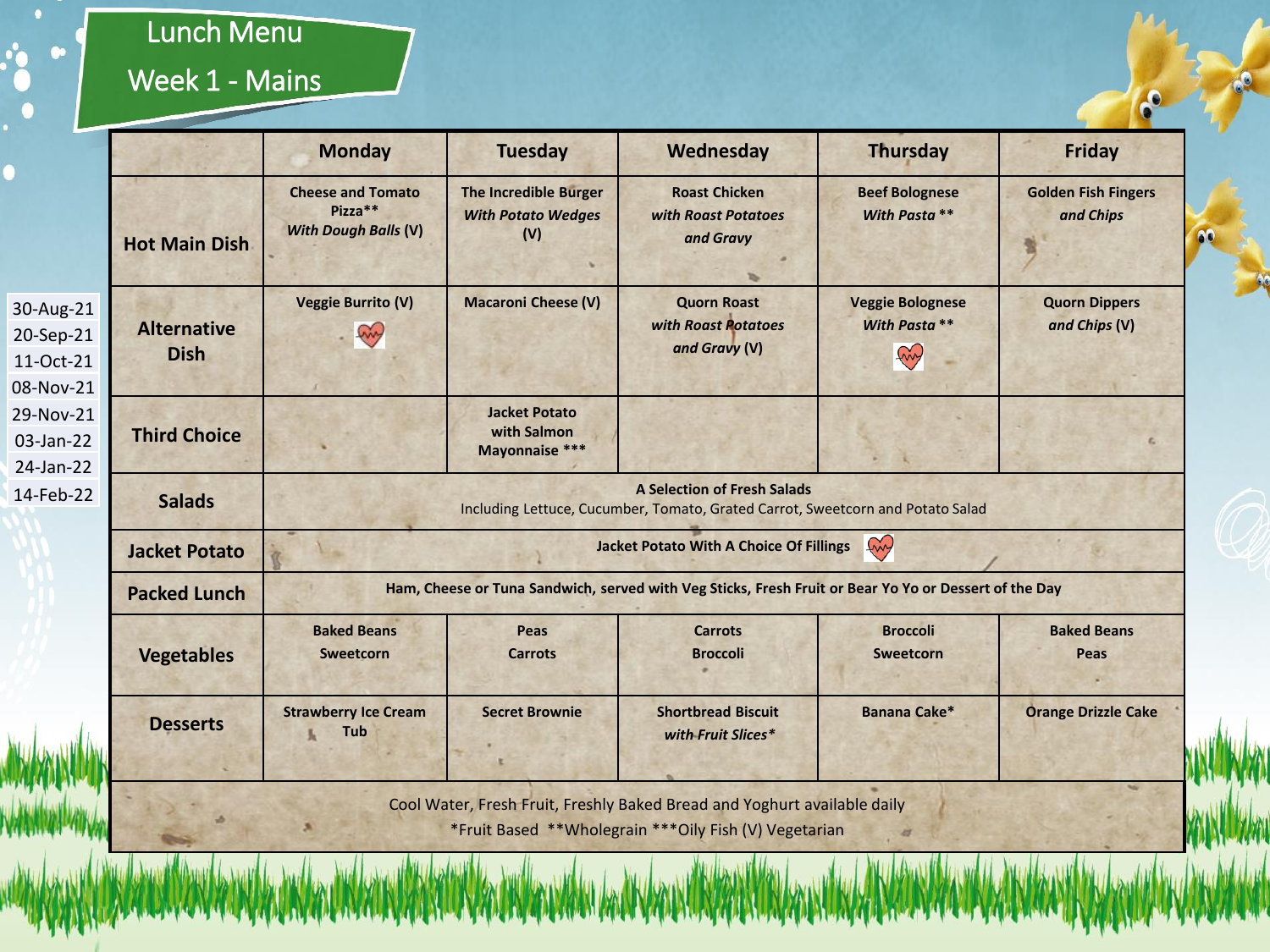## Lunch Menu

## Week 2 - Mains

|                                                                                         |                                                                                                                                    | <b>Monday</b>                                                                                                       | <b>Tuesday</b>                                             | Wednesday                                                               | <b>Thursday</b>                                          | <b>Friday</b>                           |  |  |
|-----------------------------------------------------------------------------------------|------------------------------------------------------------------------------------------------------------------------------------|---------------------------------------------------------------------------------------------------------------------|------------------------------------------------------------|-------------------------------------------------------------------------|----------------------------------------------------------|-----------------------------------------|--|--|
|                                                                                         | <b>Hot Main</b><br><b>Dish</b>                                                                                                     | <b>Cheese and Tomato</b><br>Pizza **<br><b>With Potato Wedges</b><br>(V)                                            | <b>Pork Sausage</b><br><b>With Mash and</b><br>Gravy       | <b>Roast Chicken</b><br>with Roast Potatoes<br>and Gravy                | <b>Beef Bolognese</b><br>With Pasta**<br>E               | <b>Golden Fish Fingers</b><br>and Chips |  |  |
| 06-Sep-21<br>27-Sep-21<br>18-Oct-21<br>15-Nov-21<br>06-Dec-21<br>10-Jan-22<br>31-Jan-22 | <b>Alternative</b><br><b>Dish</b>                                                                                                  | <b>Mild Bean Chilli</b><br>With Rice** (V)<br>(wy                                                                   | <b>Veggie Sausage</b><br><b>With Mash and</b><br>Gravy (V) | <b>Quorn Roast</b><br>with Roast Potatoes<br>and Gravy (V)              | <b>Quorn Hot Dog</b><br><b>With Potato Wedges</b><br>(V) | <b>Quorn Dippers</b><br>and Chips (V)   |  |  |
|                                                                                         | <b>Salads</b>                                                                                                                      | <b>A Selection of Fresh Salads</b><br>Including Lettuce, Cucumber, Tomato, Grated Carrot, Sweetcorn and Pasta Salad |                                                            |                                                                         |                                                          |                                         |  |  |
|                                                                                         | <b>Jacket Potato</b>                                                                                                               | <b>Jacket Potato With A Choice Of Fillings</b> $\begin{matrix} \sqrt{11} & 0 \\ 0 & \sqrt{11} & 0 \end{matrix}$     |                                                            |                                                                         |                                                          |                                         |  |  |
|                                                                                         | <b>Packed Lunch</b>                                                                                                                | Ham, Cheese or Tuna Sandwich, served with Veg Sticks, Fresh Fruit or Bear Yo Yo or Dessert of the Day               |                                                            |                                                                         |                                                          |                                         |  |  |
|                                                                                         | <b>Vegetables</b>                                                                                                                  | <b>Baked Beans</b><br>Peas                                                                                          | Sweetcorn<br><b>Broccoli</b>                               | <b>Carrots</b><br><b>Broccoli</b>                                       | <b>Green Beans</b><br>Sweetcorn                          | <b>Baked Beans</b><br>Peas              |  |  |
|                                                                                         | <b>Desserts</b>                                                                                                                    | <b>Vanilla Ice-Cream</b>                                                                                            | <b>Orange Shortbread*</b>                                  | <b>Crunchy Chocolate</b><br><b>Biscuit</b><br><b>With Fruit Slices*</b> | <b>Fruity Chocolate</b><br><b>Brownie</b>                | <b>Flapjack with Fruit</b><br>Slices*   |  |  |
|                                                                                         | Cool Water, Fresh Fruit, Freshly Baked Bread and Yoghurt available daily<br>*Fruit Based **Wholegrain *** Oily Fish (V) Vegetarian |                                                                                                                     |                                                            |                                                                         |                                                          |                                         |  |  |

×

 $\bullet$